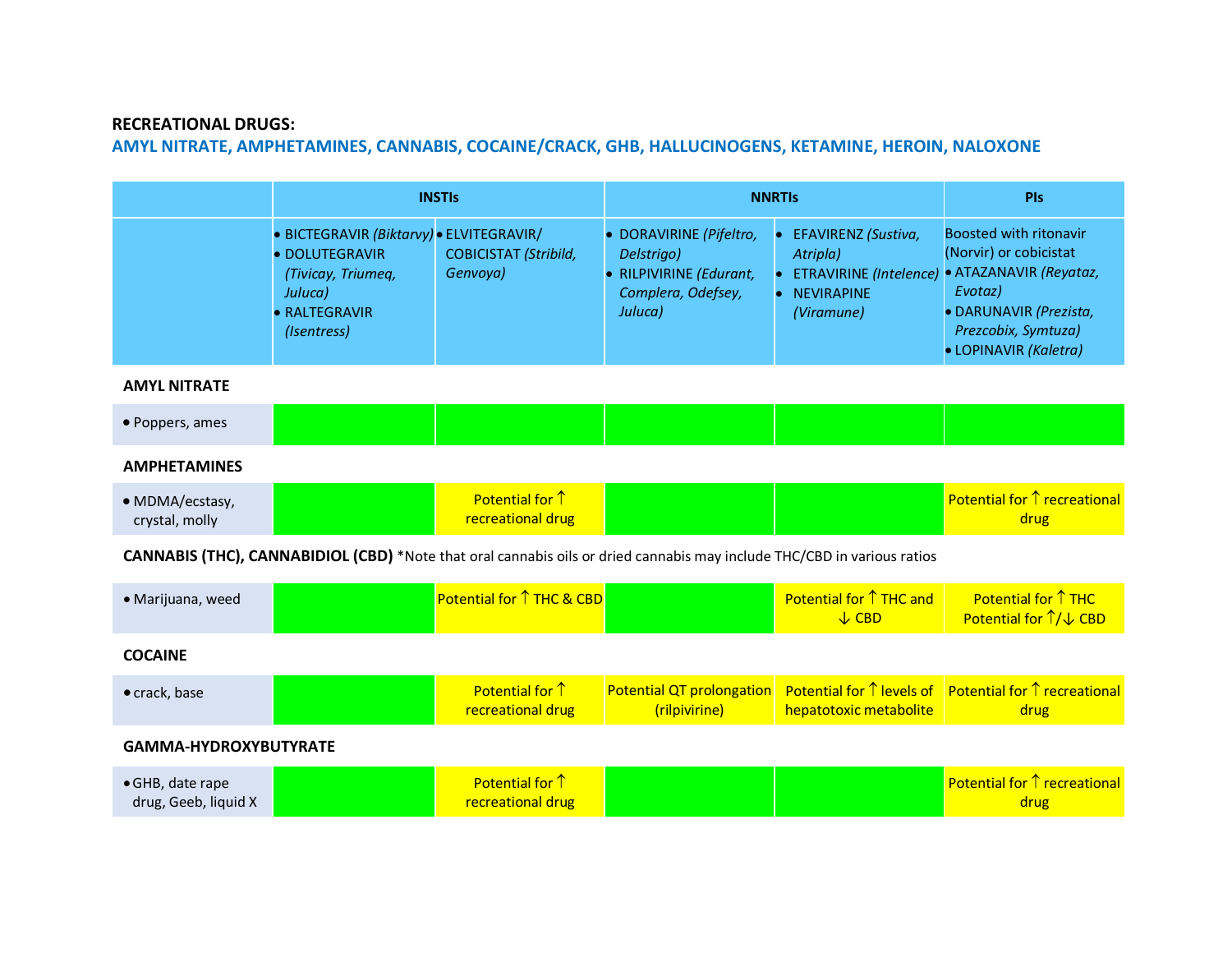|                                   | <b>INSTIS</b>                                                                                                               |                                                                   | <b>NNRTIS</b>                                                                                     | PIs                                                                                                                                    |                                                                                                                                                                        |
|-----------------------------------|-----------------------------------------------------------------------------------------------------------------------------|-------------------------------------------------------------------|---------------------------------------------------------------------------------------------------|----------------------------------------------------------------------------------------------------------------------------------------|------------------------------------------------------------------------------------------------------------------------------------------------------------------------|
|                                   | • BICTEGRAVIR (Biktarvy) • ELVITEGRAVIR/<br>· DOLUTEGRAVIR<br>(Tivicay, Triumeq,<br>Juluca)<br>· RALTEGRAVIR<br>(Isentress) | <b>COBICISTAT (Stribild,</b><br>Genvoya)                          | · DORAVIRINE (Pifeltro,<br>Delstrigo)<br>• RILPIVIRINE (Edurant,<br>Complera, Odefsey,<br>Juluca) | EFAVIRENZ (Sustiva,<br>Atripla)<br><b>ETRAVIRINE</b> (Intelence)<br><b>NEVIRAPINE</b><br>$\bullet$<br>(Viramune)                       | <b>Boosted with ritonavir</b><br>(Norvir) or cobicistat<br>· ATAZANAVIR (Reyataz,<br>Evotaz)<br>· DARUNAVIR (Prezista,<br>Prezcobix, Symtuza)<br>· LOPINAVIR (Kaletra) |
| <b>HALLUCINOGENS</b>              |                                                                                                                             |                                                                   |                                                                                                   |                                                                                                                                        |                                                                                                                                                                        |
| · LSD, acid<br>· PCP, angel dust  |                                                                                                                             | Potential for 1<br>recreational drug                              |                                                                                                   | Potential for $\downarrow$<br>recreational drug                                                                                        | <b>Potential for ↑ recreational</b><br>drug                                                                                                                            |
| <b>KETAMINE</b>                   |                                                                                                                             |                                                                   |                                                                                                   |                                                                                                                                        |                                                                                                                                                                        |
| · Special K, vitamin K,<br>KitKat |                                                                                                                             | Potential for 1<br>recreational drug                              |                                                                                                   | Potential for $\downarrow$<br>recreational drug                                                                                        | <b>Potential for ↑ recreational</b><br>drug                                                                                                                            |
| <b>HEROIN</b>                     |                                                                                                                             |                                                                   |                                                                                                   |                                                                                                                                        |                                                                                                                                                                        |
| • Smack, H, tar, junk             |                                                                                                                             | Potential for $\uparrow$<br>recreational drug                     |                                                                                                   | (converted from heroin)<br>with efavirenz                                                                                              | Potential for $\downarrow$ morphine Potential for $\uparrow$ recreational<br>drug                                                                                      |
| <b>NALOXONE</b>                   |                                                                                                                             |                                                                   |                                                                                                   |                                                                                                                                        |                                                                                                                                                                        |
| $\bullet$ Narcan                  |                                                                                                                             |                                                                   |                                                                                                   |                                                                                                                                        | <b>Ritonavir-boosted Pls:</b><br>potential for ↓ naloxone                                                                                                              |
|                                   |                                                                                                                             |                                                                   |                                                                                                   |                                                                                                                                        | <b>Cobicistat-boosted PIs</b>                                                                                                                                          |
| Legend:                           | No dose adjustment required.<br>Contraindicated/avoid combination.                                                          | consult with a pharmacist knowledgeable in HIV drug interactions. |                                                                                                   | Use combination with caution. Adjustment in drug dose or frequency or additional/more frequent monitoring may be required. May wish to |                                                                                                                                                                        |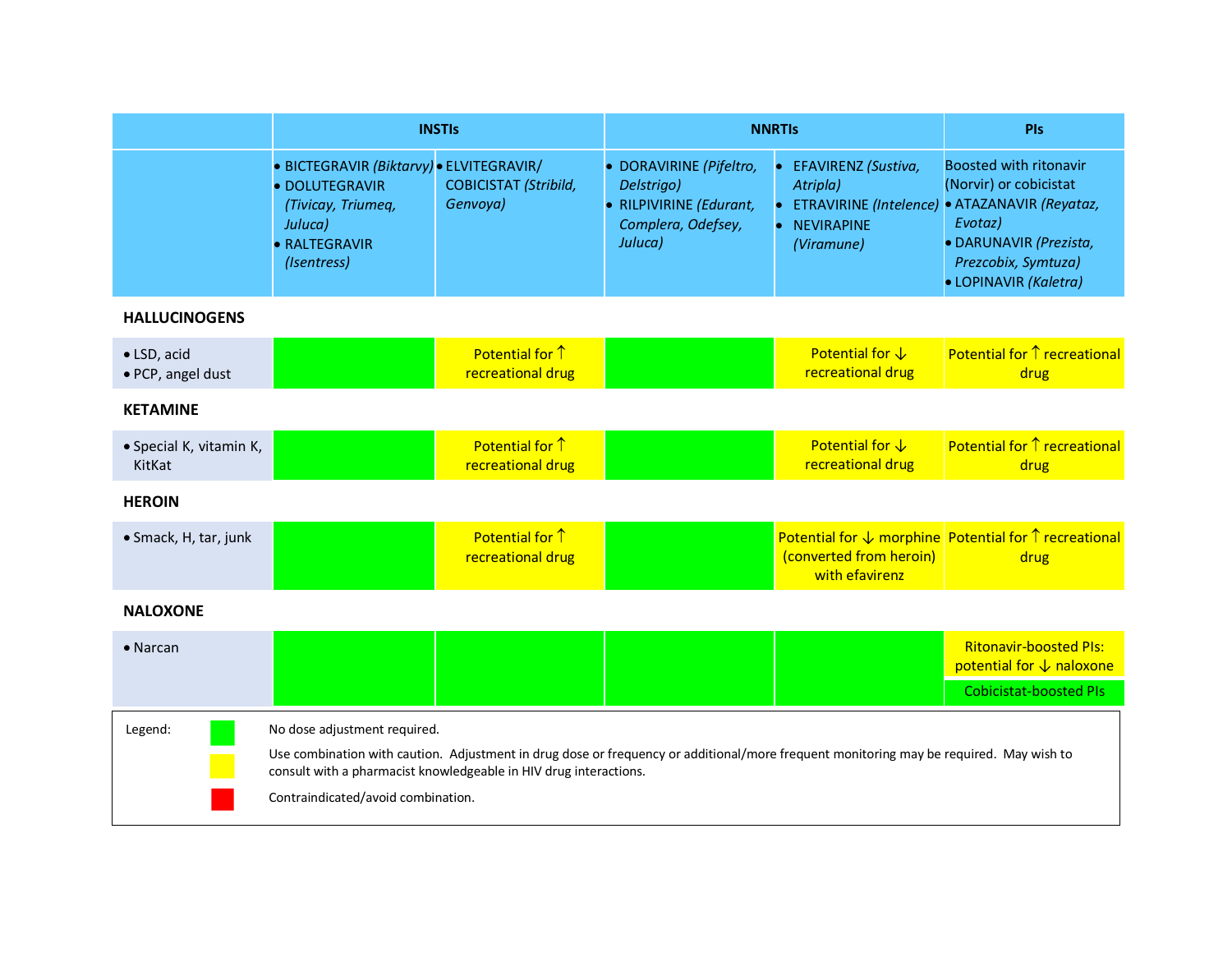## **Mechanism of Drug Interactions, Management and Monitoring**

| <b>Class</b>                            | <b>Mechanism of Interaction</b>                  | <b>Main Interacting ARVs</b>   | Management                    | <b>Monitoring</b>                                   |
|-----------------------------------------|--------------------------------------------------|--------------------------------|-------------------------------|-----------------------------------------------------|
| Cannabidiol (CBD)                       | Substrate of CYP3A4, 2C19;                       | Cobicistat-boosted             | Warn patient of potential for | Toxicity: CNS effects                               |
|                                         | inhibits CYP2C19                                 | elvitegravir and PIs may       | increased or decreased CBD    | (sedation, confusion,                               |
|                                         |                                                  | increase CBD. Ritonavir-       | levels; CBD dose may need     | impairment), heart rate,                            |
|                                         |                                                  | boosted PIs may increase or    | to be titrated.               | blood pressure.                                     |
|                                         |                                                  | decrease CBD. Enzyme           |                               |                                                     |
|                                         |                                                  | inducing NNRTIs (efavirenz,    |                               |                                                     |
|                                         |                                                  | etravirine, nevirapine) may    |                               |                                                     |
|                                         |                                                  | decrease CBD levels.           |                               |                                                     |
| Cannabis (THC)                          | Substrate of CYP2C9>3A4                          | Protease Inhibitors (PI) (with | Warn patient of potential for | Toxicity: as above.                                 |
|                                         |                                                  | ritonavir or cobicistat),      | increased THC levels; THC     |                                                     |
|                                         |                                                  | elvitegravir/cobicistat,       | dose may need to be           |                                                     |
|                                         |                                                  | etravirine and efavirenz may   | titrated.                     |                                                     |
|                                         |                                                  | increase THC levels.           |                               |                                                     |
| Stimulants:                             | Inhibition of CYP3A4                             | Protease Inhibitors (PI) (with | Warn patient of potential for | Toxicity:                                           |
| Cocaine, amphetamines                   | (cocaine) and CYP 2D6                            | ritonavir or cobicistat) &     | unpredictable increased       | Dehydration, dry mouth,                             |
|                                         | (amphetamines, GHB?)                             | Elvitegravir/cobicistat        | levels of the recreational    | teeth grinding, tense jaw,                          |
| GHB                                     | leading to increased levels of                   |                                | substance and provide harm    | tachycardia.                                        |
|                                         | stimulant                                        |                                | reduction advice              | GHB: seizures, bradycardia,                         |
|                                         | Mechanism unclear but                            | PIs & elvitegravir/cobicistat  | Warn patient of               | loss or consciousness<br>Toxicity:                  |
| Hallucinogens:<br>LSD, PCP (angel dust) |                                                  | may increase hallucinogen      | unpredictable increased       |                                                     |
|                                         | potential for inhibition or<br>induction of drug | concentrations                 | levels of hallucinogen and    | Hallucinations, psychosis,<br>flashbacks, seizures, |
|                                         | metabolism                                       | <b>Enzme inducing NNRTIs</b>   | provide harm reduction        | hypertension.                                       |
|                                         |                                                  | (efavirenz, etravirine,        | advice                        |                                                     |
|                                         |                                                  | nevirapine) may decrease       |                               |                                                     |
|                                         |                                                  | levels                         |                               |                                                     |
| Ketamine                                | Mechanism unclear but                            | PIs & elvitegravir/cobicistat  | Warn patient of               | Toxicity:                                           |
|                                         | potential for inhibition or                      | may increase ketamine          | unpredictable increased       | Nausea, vomiting, SOB, loss                         |
|                                         | induction of drug                                | <b>Enzyme inducing NNRTIs</b>  | levels and provide harm       | of coordination, cognitive                          |
|                                         | metabolism                                       | (efavirenz, etravirine,        | reduction advice              | decline                                             |
|                                         |                                                  | nevirapine) may decrease       |                               |                                                     |
|                                         |                                                  | levels                         |                               |                                                     |